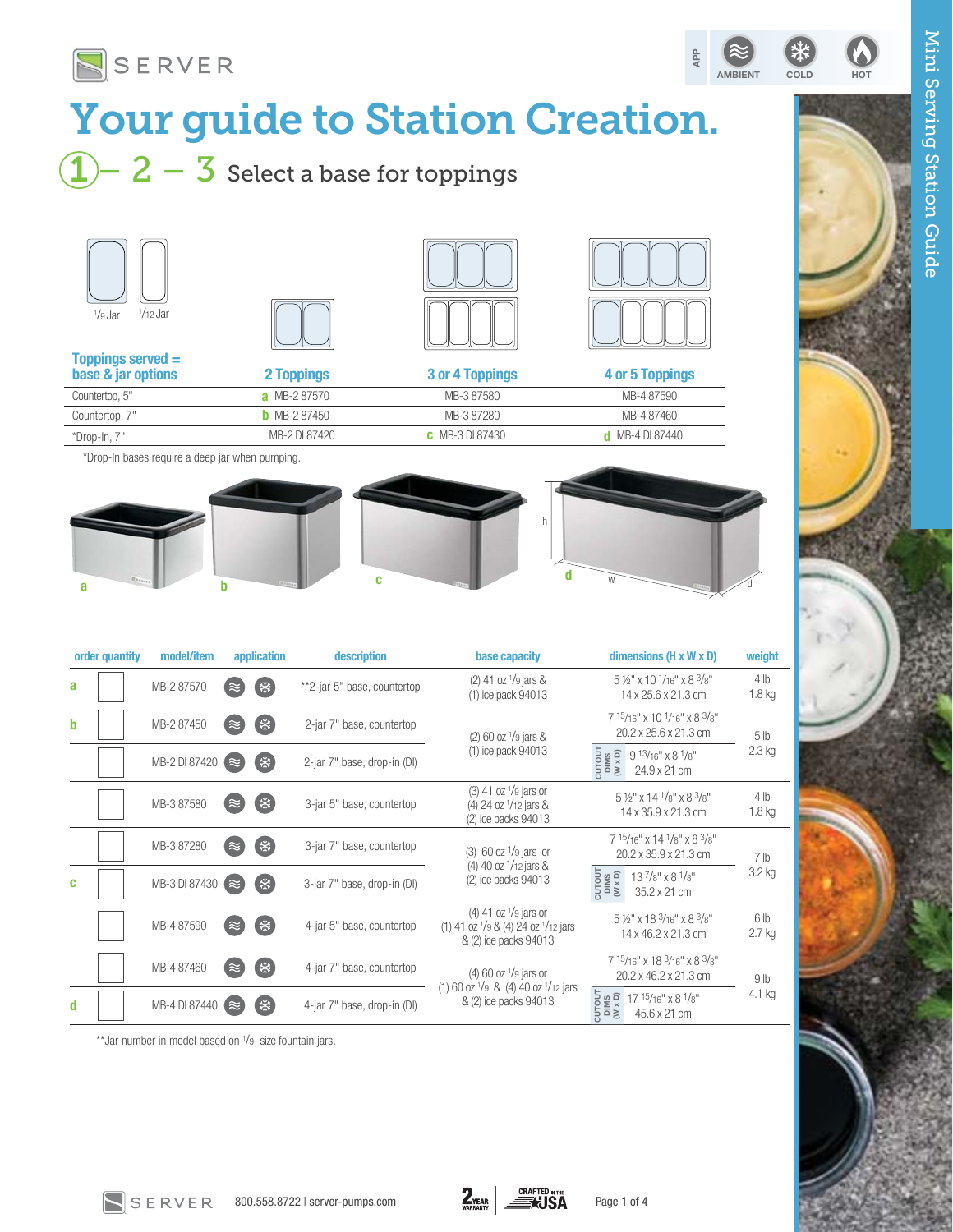

 $1 - 2 - 3$  Choose jars to fit base capacity.

#### How many jars?

Refer to base capacity for jar types. For jar dimensions, see sheet 02159.







### Select jar style, capacity and color.

| order quantity | <b>item</b> | description               | outline | capacity | jar color |
|----------------|-------------|---------------------------|---------|----------|-----------|
| e              | 87203       | $1/9$ - size jar,         |         | 60 oz    |           |
|                | 87195       | deep*, 6"                 |         | 1.8L     |           |
|                | 87202       | $\frac{1}{9}$ - size jar, |         | 41 oz    |           |
| f              | 87194       | shallow, 3 1/2"           |         | 1.2L     |           |
|                | 87924       | $1/12$ - size jar,        |         | 40 oz    |           |
|                | 87926       | deep, 6"                  |         | 1.1L     |           |
| g              | 87925       | $1/12$ - size jar,        |         | 24 oz    |           |
| h              | 87927       | shallow, 3 1/2"           |         | .7 L     |           |

\*Pumps require a deep jar.

e f h g 1/12-size jars promote freshness and waste reduction Orange jars call out potential allergens Server's exclusive deep 1 /9- size jars hold 60 oz vs traditional 1 /9- size pans with a 35 oz capacity



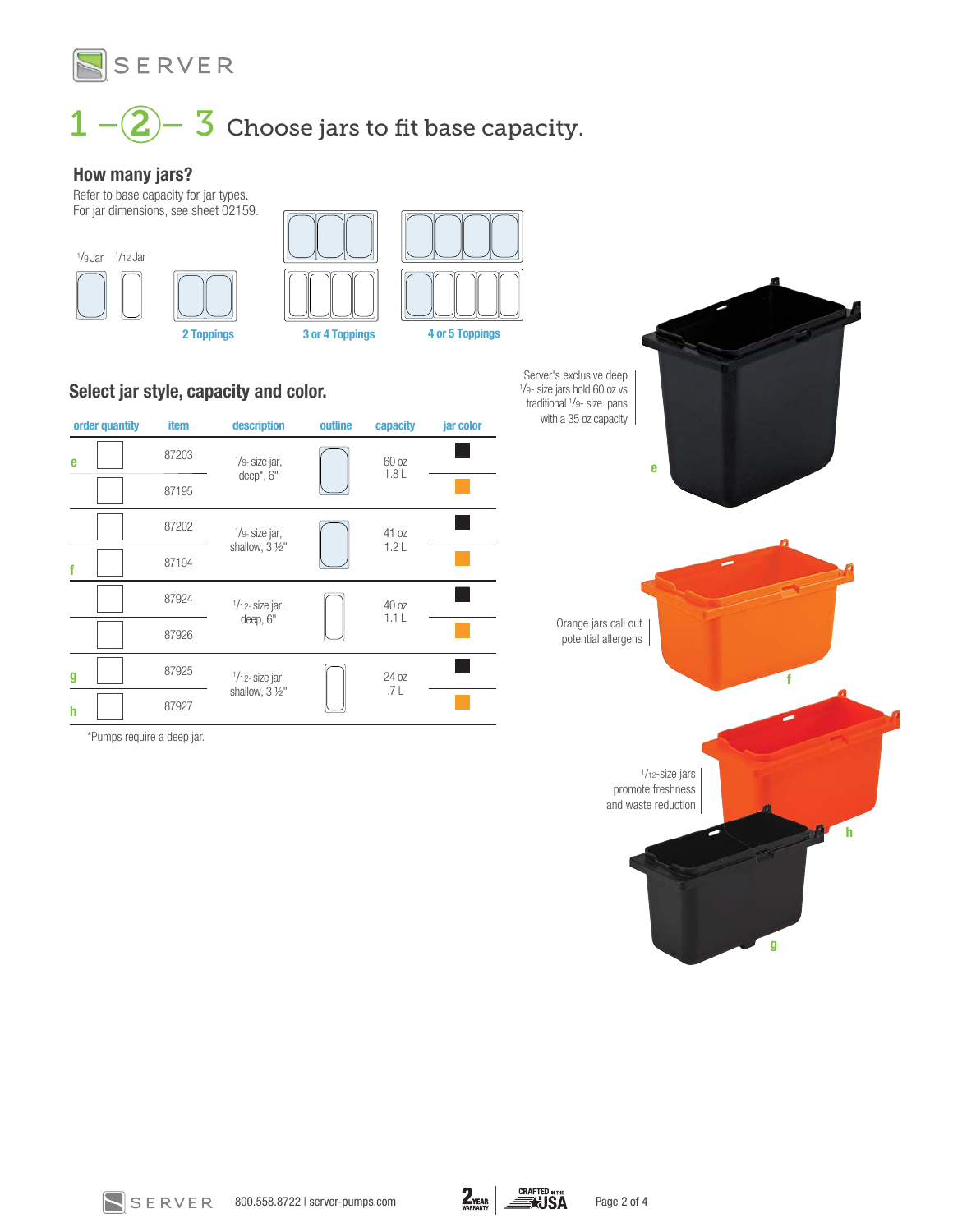

## $1 - 2 - 3$  Choose lids and serving utensils or... See page 4 for pumps.

### LIDS, LADLES AND ACCESSORIES

| order quantity                             | item  | jar size                        | description                                 |                                                   |
|--------------------------------------------|-------|---------------------------------|---------------------------------------------|---------------------------------------------------|
|                                            | 87253 | $1/9 -$ size                    | center hinged lid, clear                    |                                                   |
|                                            | 81414 | $1/9 -$ size                    | hinged lid, stainless steel, disher opening |                                                   |
| k                                          | 87211 | $1/9 -$ size                    | hinged lid, stainless steel                 |                                                   |
|                                            | 87234 | $1/9 -$ size                    | strike bar, portion level                   |                                                   |
|                                            | 87213 | $1/9 -$ size                    | stainless steel ladle, 6" handle, 1 oz      | k                                                 |
| m                                          | 82717 | $1/9 -$ size                    | stainless steel ladle, 4" handle, 1 oz      |                                                   |
|                                            | 87923 | $1/12 -$ size                   | center hinged lid, clear                    |                                                   |
| n                                          | 85156 | $1/9$ - size &<br>$1/12 -$ size | clear spoon, 4" handle, 1/2 oz              |                                                   |
| n                                          | 94013 | either                          | eutectic ice pack, round                    |                                                   |
| Level off portions<br>using the strike bar |       |                                 | dishers                                     | Cutout allows lid to<br>close around topping<br>n |
|                                            |       |                                 |                                             |                                                   |